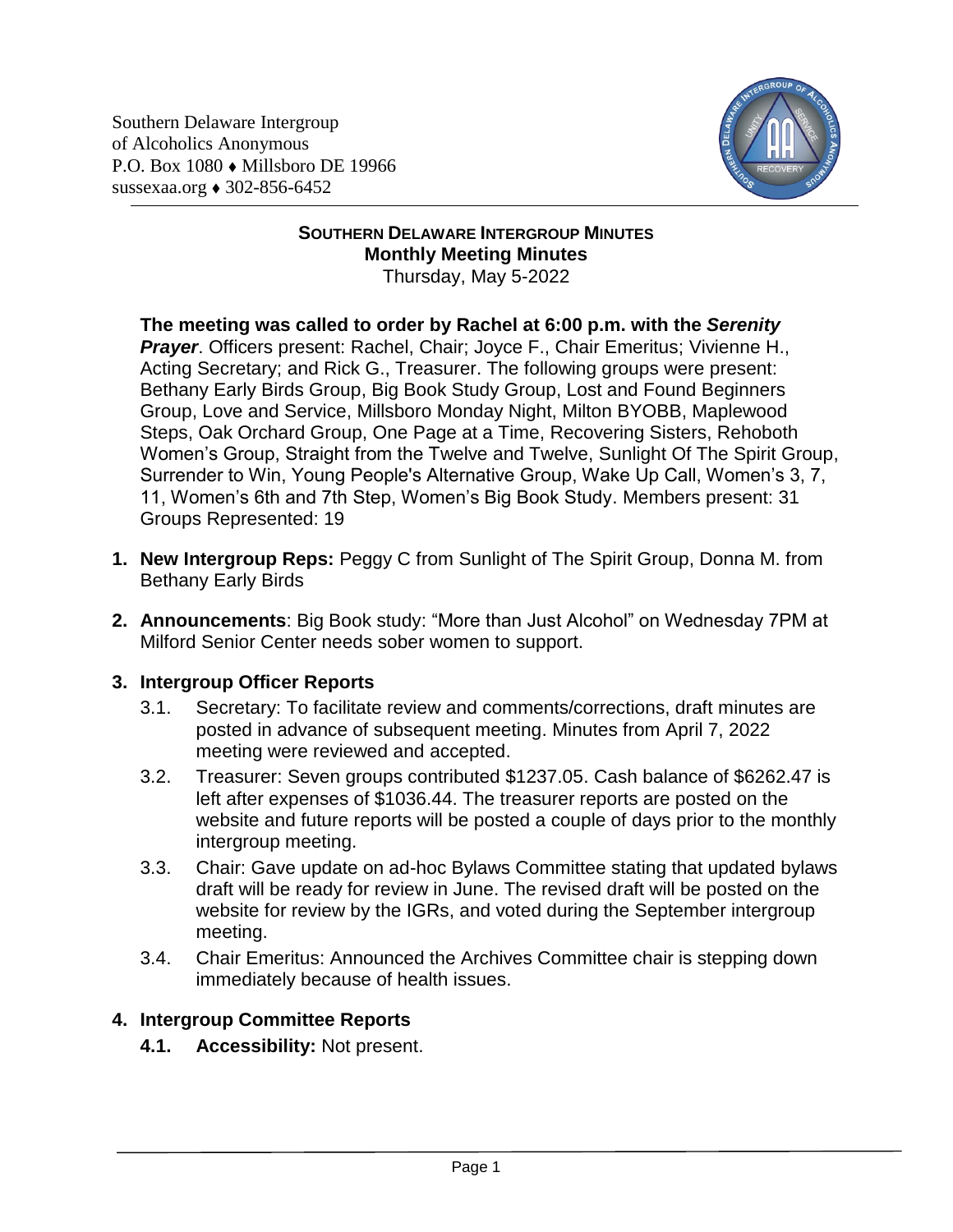- 4.2. **Answering Service**: KC provided a report with numbers for April. Calls: 50 (up 35% from March), Answered: 146 (up 4% from March), Operator Time: 184 (up 14% from March) for a cost of \$167.97 (up 12% from March).
- 4.3. **Archives**: Vacant Chair position.
- 4.4. **BTG/Treatment**: Dede reported on one Banyan intake request from April. She gave the schedule for groups bringing in meetings to Banyan. Love & Service Group has May, We Group has June, Sunlight of the Sprit has July and Surrender to Win has August. Schedule is open from September going forward and would appreciate groups signing up. Contact btg@sussexaa.org if interested or have questions.
- 4.5. **Corrections/Crest**: Amylynn will connect with CPC and BTG committees to follow up on status of contacting Sussex Corrections to bring meetings and literature to the prisons as well as Crest.
- 4.6. **CPC**: Not present.
- 4.7. **Liaison Area 12:** Vacant Chair position.
- 4.8. **Literature**: Paul summarized April literature sales. We are still offering free shipping and a 10% discount on all orders. A.A. has ongoing supply chain issues, but is working through it. Discussed the many publications available through A.A. and the Grapevine. Discussed Grapevine weekly podcast. Questions? Contact Paul by email: literature@sussexaa.org.
- 4.9. **PI**: Rachel reported for Stacey. PSAs are still being sent to local media for airing. Many literature drops have been made in the county. Paul mentioned we have a good inventory of pamphlets to add to various literature racks, which are available from intergroup. Questions? Contact pi@sussexaa.org.
- 4.10. **Special Events**: Eamonn reported events underway for Bash at the Beach at Cape Henlopen Park scheduled for Sunday, September 18. Gratitude breakfast will be held in November 19 at the Indian River Firehouse. How to handle tickets sold for the cancelled 2020 breakfast was discussed.
- 4.11. **Website/Tech**: Susie reported on numbers for April: 1,904 unique visitors for a total of 5,441 visits with 13,255 pageviews. Total of 122 meetings (92 inperson & 31 online). Most viewed page: meeting schedule page (4,608 views), most downloaded: meeting schedule pdf (106 times). 143 emails in April. Hosting contract was renewed for three year time period. Extraordinary tech time devoted in April due to unforeseen circumstances. Worked with Kristan to develop the May newsletter. Newcomer Glideapp,a digital source for A.A. materials that has links to literature and meeting information, was developed. Website is undergoing a review to make sure the structure and content is aligned with its mission and purpose of being a resource for newcomers or people seeking information about quitting drinking, and to serve to A.A. groups by giving them appropriate tools. Sent plea for help from A.A. community to provide support to the tech team, non-tech team and relieve the committee chair.
- 5. **Old Business**: Mention of open service positions: Intergroup vice Chair, Archives Chair, and Liaison for Area 12, Website Committee Chair and committee members.